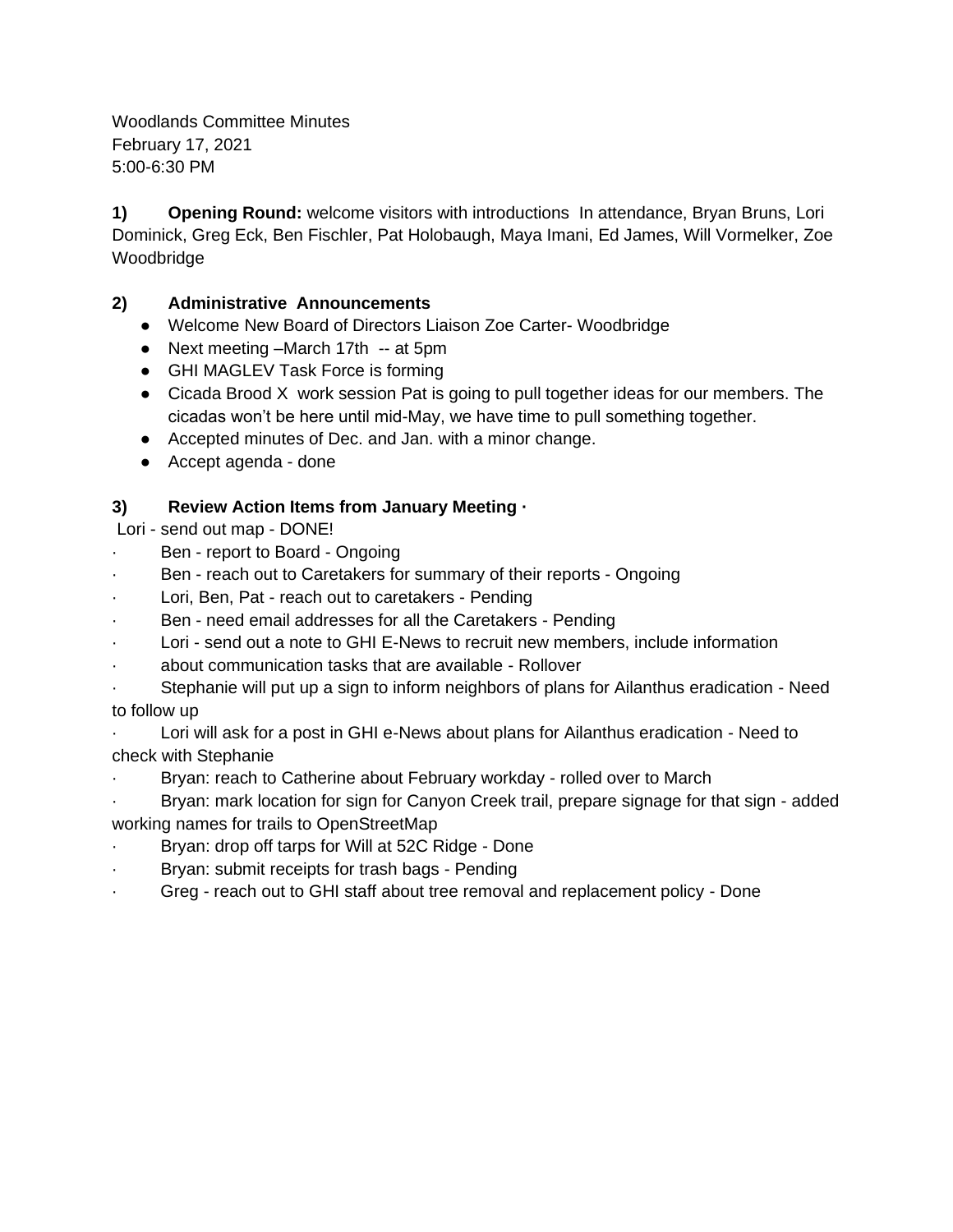## **4) Report from Board Liaison** - nothing to report

**5) Report from Staff Liaison** - there is no Tree Replacement Policy. There is a Tree Removal policy. The arborist decides to Watch, Remove, or Leave alone. GHI makes decisions based on those recommendations.

## **6) Report from Chair** nothing to report

# **7) Update on Eradication of Ailanthus altissima in Parcel B** Move to March meeting

## **8) Discussion of Next Steps for Bamboo Eradication Across GHI**

Maya is setting up a work day for Sunday, March 28th. We will post in GHI E-News and Unofficial GHI facebook page, send out a Woodlands Committee email, ask to have the sign moved to the project, and notify GHI staff about picking up the bamboo.

## **9) Planning for Winter/Spring Work Days ·**

● Including procedures for keeping track of equipment and tool shed keys We will continue to keep 3 sets of keys (Ben, Bryan, Lori) We will mark tools with brightly colored tape We will look into getting an etcher to mark the tools Inventory once a year For Workdays, take an informal inventory

- March 6 (Saturday): Workday to work on ivy that is climbing trees. Start with Canyon Creek Trail entrance. Please send information by February 27th and we can get it in Enews and Facebook. (Bryan)
- **March 28 (Sunday):** Bamboo Removal Project at 11 Hillside (Maya)
- **April 17 (Saturday) Plant Swap** Include Scavenger Hunt and Cicada information (Pat and Lori) Include old seeds that are in the tool shed.

## **10) Continued Discussion about Tree Replacement Policy**

Invite the arborist to a meeting to talk about the Tree Removal Policy and get ideas for a Tree Replacement Policy. Possibly invite the Greenbelt City Advisory Committee on Trees. Possibly to create lists for trees for people to plant and where to plant them. Possibly create a list of where trees should be planted for the common areas and woodlands areas. Zoe will let the board know that we are researching this.